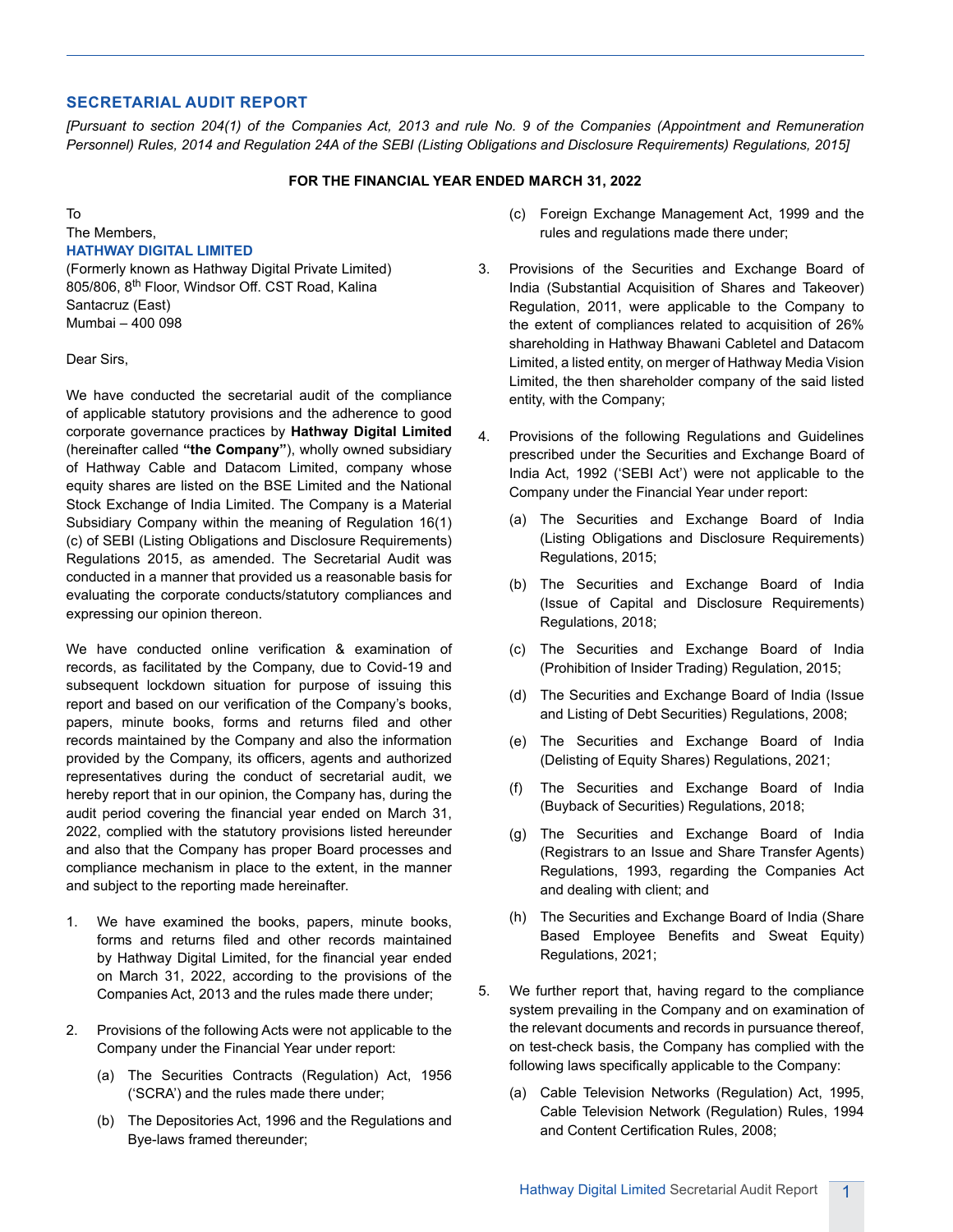- (b) The Cinematography Act, 1952;
- (c) Telecom Regulatory Authority of India Act, 1997;
- (d) Indecent Representation of Women (Prohibition) Act, 1986.

We have also examined compliance with the applicable clauses of the Secretarial Standards issued by the Institute of Company Secretaries of India under the provisions of Companies Act, 2013 for the Board Meetings and General Meetings.

During the financial year under report, the Company has generally complied with the provisions of the Secretarial Standards and has complied with the provisions of the Act, Rules, Regulations, Guidelines etc. mentioned above.

#### **We further report that:**

The Board of Directors of the Company was duly constituted as per the provisions of the Companies Act, 2013 and rules made thereunder. There were changes in the composition of the Board of Directors during the period under report.

Except in case of meetings convened at a shorter notice, adequate Notice was given to all Directors to schedule the Board meetings and the agenda and detailed notes on agenda was sent atleast seven days in advance. Further, a system exists for seeking further information and clarifications on the agenda items before the meeting and for meaningful participation at the meeting.

As per the minutes of the meetings, the decisions of the Board were taken unanimously.

We further report that there are adequate systems and processes in the Company commensurate with the size and operations of the Company to monitor and ensure compliance with applicable laws, rules, regulations and guidelines.

We further report that during the year under report, the following event(s)/action(s) had a major bearing on the Company's affairs in pursuance of the above referred laws, rules, regulations, guidelines, standards, etc. referred to herein above:

- 1) The Company had on October 26 and 27, 2021 disposed of 51% stake in Hathway CCN Multinet Private Limited, Hathway CCN Entertainment (India) Private Limited and Hathway CBN Multinet Private Limited Subsidiary Companies.
- 2) The Company had received the order of Regional Director – West dated December 3, 2021 for merger of 22 Wholly owned Subsidiary with the Company.

**For RATHI & ASSOCIATES** COMPANY SECRETARIES

**HIMANSHU S. KAMDAR** PARTNER Place: Mumbai M. NO. FCS 5171 Date: April 11, 2022 COP: 3030 UDIN: F005171D000074119

Note: This report should be read with our letter of even date which is annexed as Annexure and forms an integral part of this report.